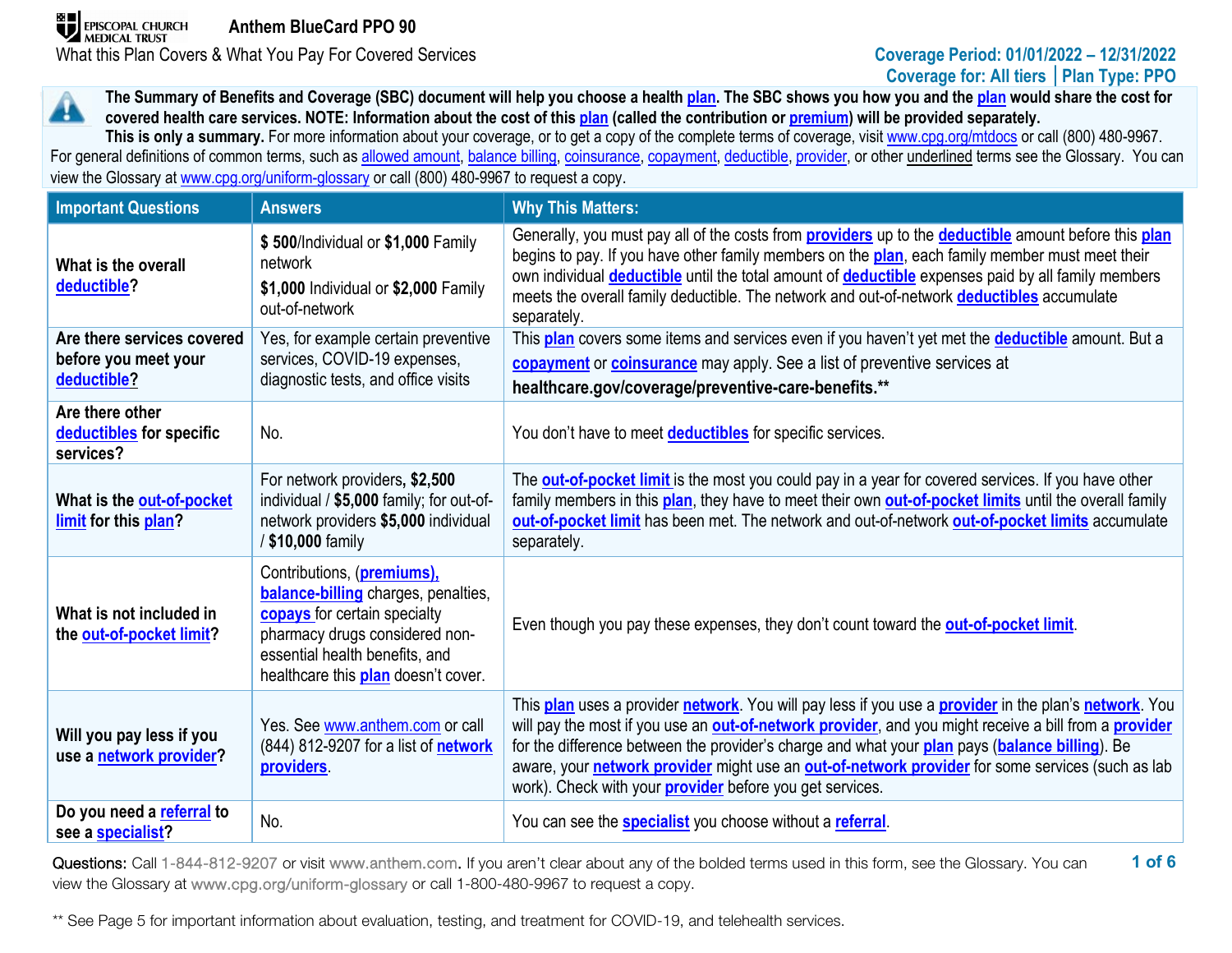All **[copayment](https://www.healthcare.gov/sbc-glossary/#copayment)** and **[coinsurance](https://www.healthcare.gov/sbc-glossary/#coinsurance)** costs shown in this chart are after your **[deductible](https://www.healthcare.gov/sbc-glossary/#deductible)** has been met, if a **[deductible](https://www.healthcare.gov/sbc-glossary/#deductible)** applies. W

| <b>Common</b>                                                |                                                     |                                              | <b>What You Will Pay</b>                   | <b>Limitations, Exceptions, &amp; Other Important</b>                                                                                                                                                                                                                   |  |
|--------------------------------------------------------------|-----------------------------------------------------|----------------------------------------------|--------------------------------------------|-------------------------------------------------------------------------------------------------------------------------------------------------------------------------------------------------------------------------------------------------------------------------|--|
| <b>Medical Event</b>                                         | <b>Services You May Need</b>                        | <b>Network Provider</b>                      | <b>Out-of-Network Provider</b>             | Information*                                                                                                                                                                                                                                                            |  |
|                                                              | Primary care visit to treat an<br>injury or illness | (You will pay the least)<br>\$30 copay/visit | (You will pay the most)<br>50% coinsurance | In-network <b>deductible</b> does not apply.**                                                                                                                                                                                                                          |  |
|                                                              | <b>Specialist</b> visit                             | \$45 copay/visit                             | 50% coinsurance                            | $**$                                                                                                                                                                                                                                                                    |  |
| If you visit a health<br>care provider's office<br>or clinic | Preventive care/screening/<br>immunization          | No charge.                                   | 50% coinsurance                            | You may have to pay for services that aren't<br>preventive. Ask your <b>provider</b> if the services<br>needed are preventive. Then check what your<br>plan will pay for. See a list of preventive<br>services at healthcare.gov/coverage/<br>preventive-care-benefits. |  |
| If you have a test                                           | Diagnostic test (x-ray, blood<br>work)              | 10% coinsurance                              | 50% coinsurance                            | <b>Deductible</b> does not apply. **                                                                                                                                                                                                                                    |  |
|                                                              | Imaging (CT/PET scans, MRIs)                        | 10% coinsurance                              | 50% coinsurance                            | <b>Deductible</b> does not apply. **                                                                                                                                                                                                                                    |  |
| If you have outpatient                                       | Facility fee (e.g., ambulatory<br>surgery center)   | 10% coinsurance                              | 50% coinsurance                            | None.                                                                                                                                                                                                                                                                   |  |
| surgery                                                      | Physician/surgeon fees                              | 10% coinsurance                              | 50% coinsurance                            | None.                                                                                                                                                                                                                                                                   |  |
| If you need immediate                                        | <b>Emergency room care</b>                          | \$250 copay/visit                            | \$250 copay/visit                          | The \$250 <b>copay</b> will be waived if you are<br>admitted to the hospital as an inpatient within<br>24 hours. **                                                                                                                                                     |  |
| medical attention                                            | <b>Emergency medical</b><br>transportation          | 10% coinsurance                              | 10% coinsurance                            | <b>Deductible</b> does not apply. **                                                                                                                                                                                                                                    |  |
|                                                              | <b>Urgent care</b>                                  | \$50 copay                                   | \$50 copay                                 | $**$                                                                                                                                                                                                                                                                    |  |
| If you have a hospital<br>stay                               | Facility fee (e.g., hospital room)                  | 10% coinsurance                              | 50% coinsurance                            |                                                                                                                                                                                                                                                                         |  |
|                                                              | Physician/surgeon fees                              | 10% coinsurance                              | 50% coinsurance                            | Prior authorization is required. **                                                                                                                                                                                                                                     |  |

\* For more information about limitations and exceptions, see the plan or policy document at [www.cpg.org.](http://www.cpg.org/) **2 of 6**

\*\* Please see Page 5 for important information about evaluation, testing, and treatment of COVID-19, and telehealth services.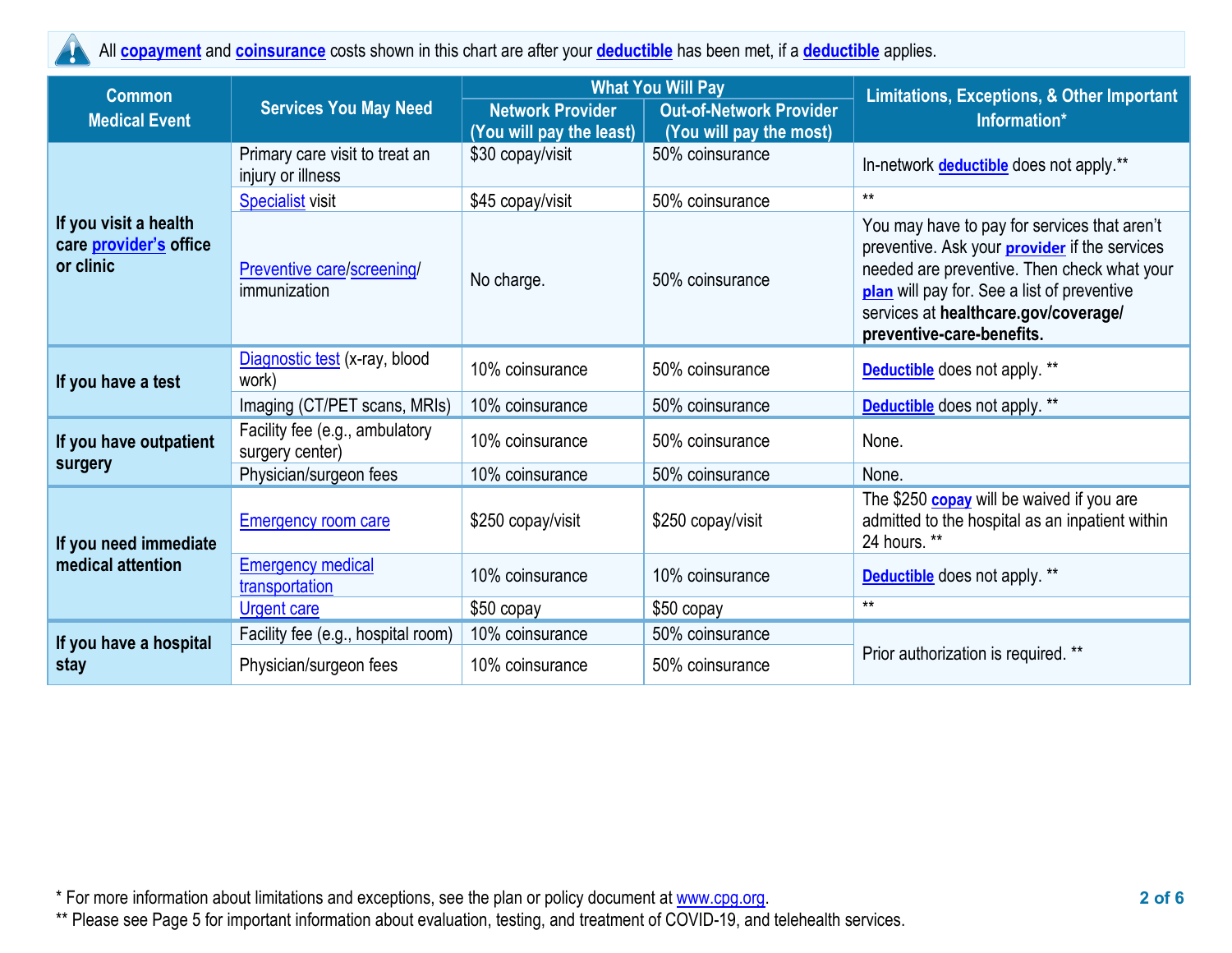| <b>Common</b>                                                           |                                                                                          |                          | <b>Out-of-Network Provider</b><br>(You will pay the most)                                                                                                                                                                                                                                                           | Limitations, Exceptions, & Other Important                                                                                                    |  |
|-------------------------------------------------------------------------|------------------------------------------------------------------------------------------|--------------------------|---------------------------------------------------------------------------------------------------------------------------------------------------------------------------------------------------------------------------------------------------------------------------------------------------------------------|-----------------------------------------------------------------------------------------------------------------------------------------------|--|
| <b>Medical Event</b>                                                    | <b>Services You May Need</b>                                                             | <b>Network Provider</b>  |                                                                                                                                                                                                                                                                                                                     | Information*                                                                                                                                  |  |
|                                                                         |                                                                                          |                          |                                                                                                                                                                                                                                                                                                                     |                                                                                                                                               |  |
|                                                                         | <b>Outpatient services</b>                                                               | \$30 copay/visit         | 30% coinsurance                                                                                                                                                                                                                                                                                                     | Prior authorization is required for inpatient                                                                                                 |  |
| If you need mental                                                      | Inpatient services                                                                       | 10% coinsurance          | 50% coinsurance                                                                                                                                                                                                                                                                                                     |                                                                                                                                               |  |
| health, behavioral<br>health, or substance<br>abuse services.           | Colleague Group                                                                          | 30% coinsurance          | <b>What You Will Pay</b><br>(You will pay the least)<br>services.<br>30% coinsurance<br>50% coinsurance<br>apply.<br>50% coinsurance<br>50% coinsurance<br>50% coinsurance<br>50% coinsurance<br>50% coinsurance<br>required.<br>50% coinsurance<br>50% coinsurance<br>Not covered.<br>Vision Care.<br>Not covered. | The <b>plan</b> will reimburse 70% up to a maximum<br>reimbursable fee of \$40. The member is<br>responsible for all costs above that amount. |  |
|                                                                         | Office visits                                                                            | \$30 copay               |                                                                                                                                                                                                                                                                                                                     | <b>Copay</b> applies only to the visit to confirm<br>pregnancy. In-network deductible does not                                                |  |
| If you are pregnant                                                     | Childbirth/delivery professional<br>services<br>Childbirth/delivery facility<br>services | 10% coinsurance          | authorization is required.<br><b>Deductible</b> does not apply.<br>Prior authorization is required.<br>Not covered.                                                                                                                                                                                                 | Well-newborn care is covered. Newborn must<br>be enrolled in Plan within 30 days of birth.                                                    |  |
| If you need help<br>recovering or have<br>other special health<br>needs | Home health care                                                                         | 10% coinsurance          |                                                                                                                                                                                                                                                                                                                     | Limited to 210 visits per plan year. Prior                                                                                                    |  |
|                                                                         | <b>Rehabilitation services</b>                                                           | \$30 PCP/\$45 specialist |                                                                                                                                                                                                                                                                                                                     | Benefits include hearing/speech, physical, and                                                                                                |  |
|                                                                         | <b>Habilitation services</b>                                                             | \$30 PCP/\$45 specialist |                                                                                                                                                                                                                                                                                                                     | occupational therapy. Limited to 60 visits per<br>plan year, combined facility and office, per<br>each of the three therapies. In-network     |  |
|                                                                         | <b>Skilled nursing care</b>                                                              | 10% coinsurance          |                                                                                                                                                                                                                                                                                                                     | Limited to 60 days per plan year, combined<br>with acute rehabilitation. Prior Authorization is                                               |  |
|                                                                         | Durable medical equipment                                                                | 10% coinsurance          |                                                                                                                                                                                                                                                                                                                     |                                                                                                                                               |  |
|                                                                         | <b>Hospice services</b>                                                                  | No charge.               |                                                                                                                                                                                                                                                                                                                     |                                                                                                                                               |  |
|                                                                         | Children's eye exam                                                                      | Not covered.             |                                                                                                                                                                                                                                                                                                                     | Vision benefits are available through EyeMed                                                                                                  |  |
| If your child needs<br>dental or eye care                               | Children's glasses                                                                       | Not covered.             |                                                                                                                                                                                                                                                                                                                     |                                                                                                                                               |  |
|                                                                         | Children's dental check-up                                                               | Not covered.             |                                                                                                                                                                                                                                                                                                                     |                                                                                                                                               |  |

\* For more information about limitations and exceptions, see the plan or policy document at [www.cpg.org.](http://www.cpg.org/) **3 of 6**

\*\* Please see Page 5 for important information about evaluation, testing, and treatment of COVID-19, and telehealth services.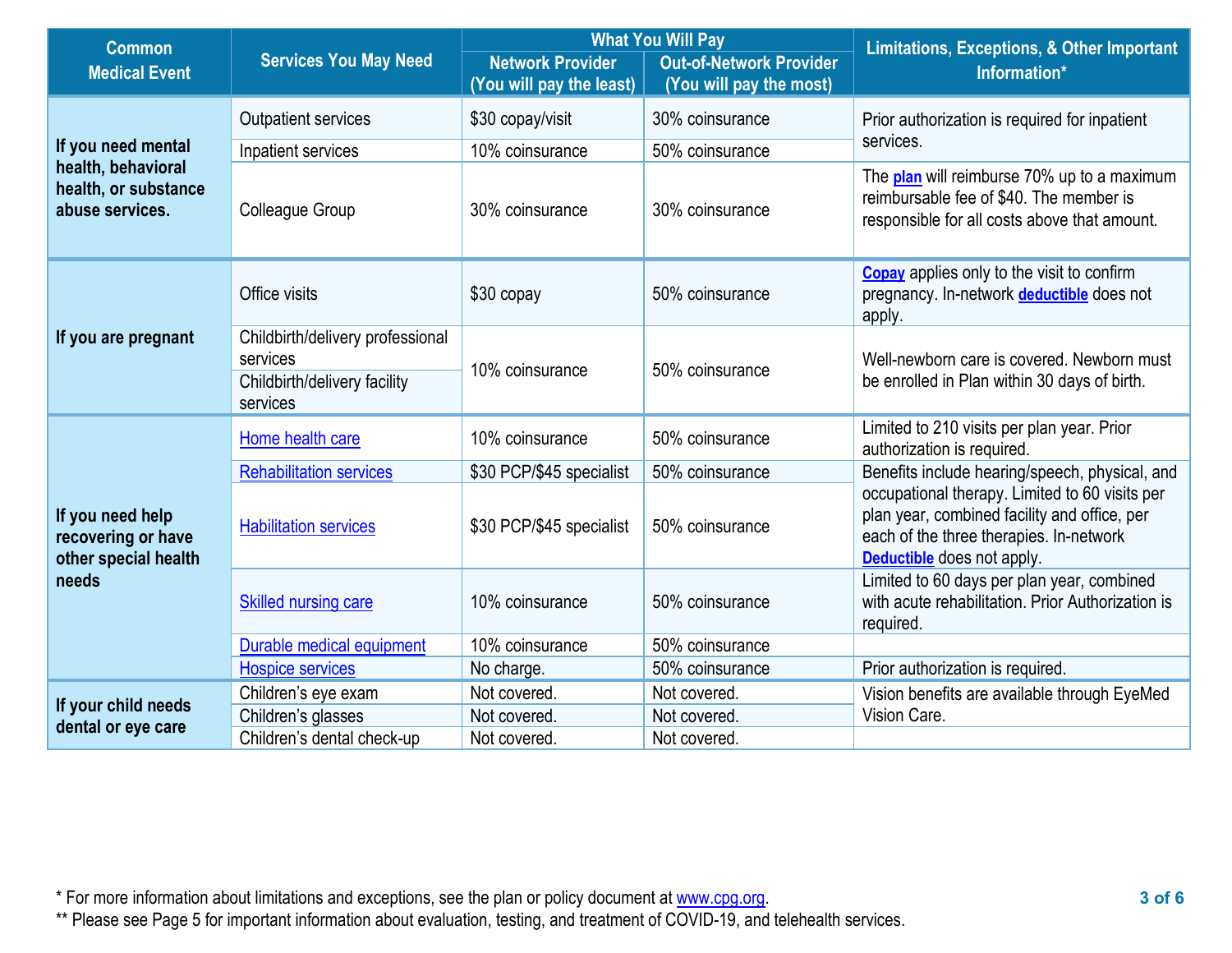<span id="page-3-0"></span>

| <b>Common</b>                                                                                                                                                        |                              | <b>What You Will Pay</b>                                                                                                                                                                                                                                                                               |                         |                                            |                                                                                      | Limitations, Exceptions, & Other Important                                                                                                                                                                     |
|----------------------------------------------------------------------------------------------------------------------------------------------------------------------|------------------------------|--------------------------------------------------------------------------------------------------------------------------------------------------------------------------------------------------------------------------------------------------------------------------------------------------------|-------------------------|--------------------------------------------|--------------------------------------------------------------------------------------|----------------------------------------------------------------------------------------------------------------------------------------------------------------------------------------------------------------|
| <b>Medical Event</b>                                                                                                                                                 | <b>Services You May Need</b> | <b>Standard Prescription</b><br><b>Plan</b>                                                                                                                                                                                                                                                            |                         | <b>Premium Prescription</b><br><b>Plan</b> |                                                                                      | <b>Information</b>                                                                                                                                                                                             |
| If you need drugs to<br>treat your illness or<br>condition<br>More information about<br>prescription drug<br>coverage is available at<br>www.express-<br>scripts.com |                              | <b>Retail</b>                                                                                                                                                                                                                                                                                          | Home<br><b>Delivery</b> | Retail                                     | Home<br><b>Delivery</b>                                                              | You may get up to a 30-day supply when using<br>a retail pharmacy, and up to a 90-day supply<br>when using home delivery. See "Important"<br>Questions" regarding the Plan's out-of-pocket<br>limit on page 1. |
|                                                                                                                                                                      | Generic drugs                | Up to $$10$                                                                                                                                                                                                                                                                                            | Up to $$25$             | Up to $$5$                                 | Up to $$12$                                                                          |                                                                                                                                                                                                                |
|                                                                                                                                                                      | Preferred brand drugs        | Up to $$40$                                                                                                                                                                                                                                                                                            | Up to \$100             | Up to $$30$                                | Up to $$75$                                                                          |                                                                                                                                                                                                                |
|                                                                                                                                                                      | Non-preferred brand drugs    | Up to $$80$                                                                                                                                                                                                                                                                                            | Up to \$200             | Up to $$60$                                | Up to \$150                                                                          |                                                                                                                                                                                                                |
|                                                                                                                                                                      | <b>Specialty drugs</b>       | Your cost is based on whether the specialty drug is a<br>preferred brand or non-preferred brand drug. Certain<br>specialty drugs are considered non-essential health<br>benefits and <b>copayments</b> may be set to the maximum<br>of above or any available manufacturer-funded copay<br>assistance. |                         |                                            | For a complete list of non-essential specialty<br>medications, see SaveonSP.com/cpg. |                                                                                                                                                                                                                |

## **Excluded Services & Other Covered Services:**

| Services Your Plan Generally Does NOT Cover (Check your policy or plan document for more information and a list of any other excluded services.) |                          |                                                                    |  |  |  |
|--------------------------------------------------------------------------------------------------------------------------------------------------|--------------------------|--------------------------------------------------------------------|--|--|--|
| Cosmetic surgery                                                                                                                                 | Dental care (Adult)      | Long-term care                                                     |  |  |  |
| Routine eye care (Adult)                                                                                                                         | Routine foot care        | Weight loss programs                                               |  |  |  |
| Other Covered Services (Limitations may apply to these services. This isn't a complete list. Please see your plan document.)                     |                          |                                                                    |  |  |  |
| Acupuncture                                                                                                                                      | <b>Bariatric surgery</b> | Chiropractic care                                                  |  |  |  |
| Hearing aids                                                                                                                                     | Infertility treatment    | Non-emergency care when traveling outside the<br>U.S. <sup>1</sup> |  |  |  |
| Private-duty nursing                                                                                                                             |                          |                                                                    |  |  |  |

<sup>&</sup>lt;sup>1</sup> Coverage for non-emergency care when traveling outside the U.S. applies only to services available through Anthem Blue Cross and Blue Shield. Non-emergency care outside the U.S. is not available through Express Scripts.

<sup>\*</sup> For more information about limitations and exceptions, see the plan or policy document at [www.cpg.org.](http://www.cpg.org/) **4 of 6**

<sup>\*\*</sup> Please see Page 5 for important information about evaluation, testing, and treatment of COVID-19, and telehealth services.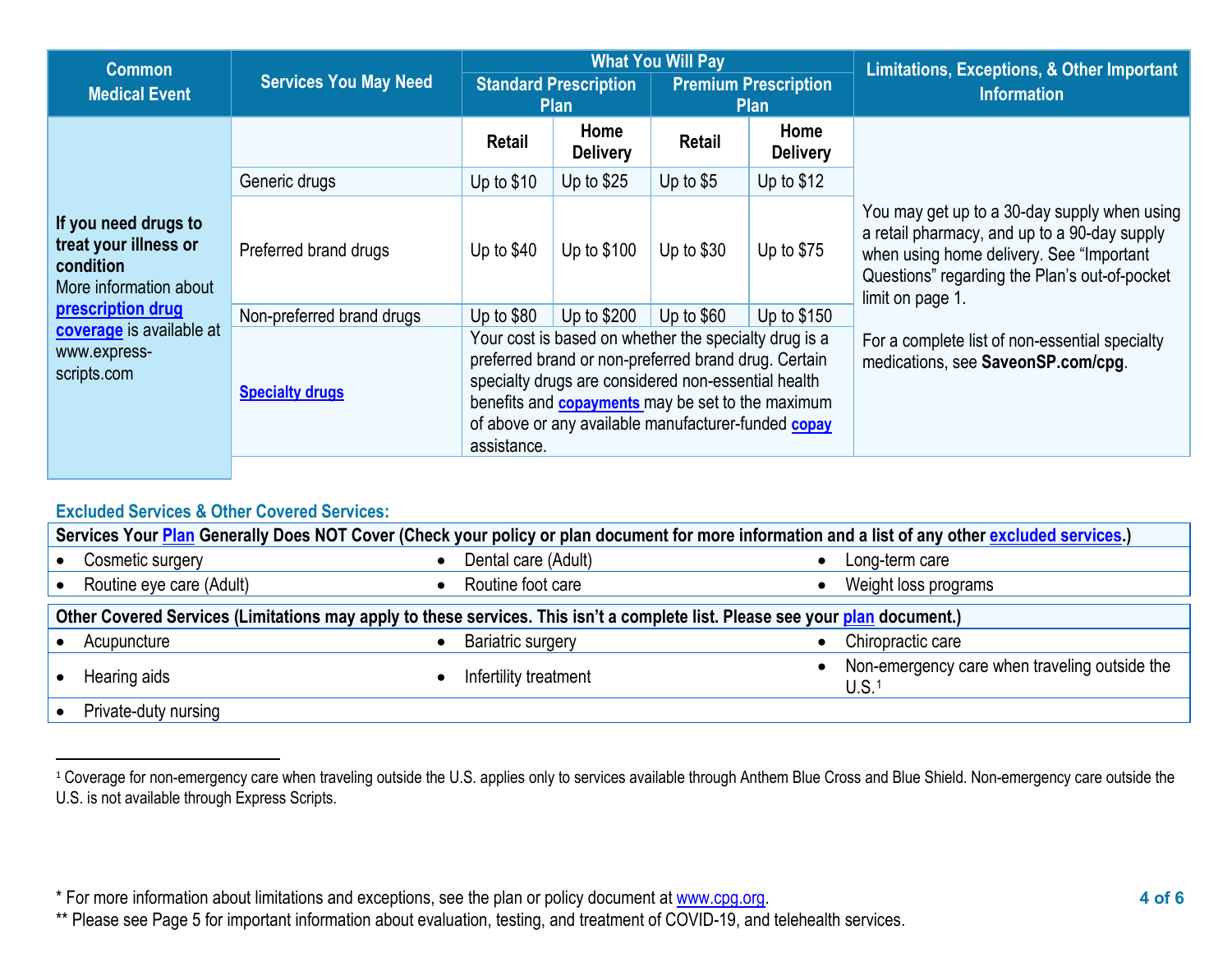<span id="page-4-0"></span>**COVID-19 Evaluation, Testing, and Treatment, and Telehealth Services: T**he Medical Trust will waive all copays, deductibles, and coinsurance for its members for healthcare services relating to the evaluation and testing for COVID-19. In addition, the Medical Trust will waive all copays, deductibles, and in-network coinsurance for its active members for healthcare services relating to the treatment of COVID-19. The Medical Trust will also waive all copays, deductibles, and coinsurance for all telehealth services received through vendor platforms. The Medical Trust will also allow claims for virtual visits with network and out-of-network providers who do not use a telehealth platform offered by Anthem. Standard deductibles, copays, and coinsurance will apply.

Your Rights to Continue Coverage: The Plan's Extension of Benefits program is similar, but not identical, to the healthcare continuation coverage provided under Federal law (known as COBRA) for non-church plans. Because the Plan is a church plan as described under Section 3(33) of ERISA, the Plan is exempt from COBRA requirements[2](#page-4-0). Nonetheless, subscribers and/or their enrolled dependents will have the opportunity to continue benefits for a limited time in certain instances when coverage through the health plan would otherwise cease. Individuals who elect to continue coverage must pay for the coverage. Call (800) 480-9967 for more information.

Your Grievance and Appeals Rights: There are agencies that can help if you have a complaint against you[r plan](https://www.healthcare.gov/sbc-glossary/#plan) for a denial of a [claim.](https://www.healthcare.gov/sbc-glossary/#claim) This complaint is called a [grievance](https://www.healthcare.gov/sbc-glossary/#grievance) or [appeal.](https://www.healthcare.gov/sbc-glossary/#appeal) For more information about your rights, look at the explanation of benefits you will receive for that medica[l claim.](https://www.healthcare.gov/sbc-glossary/#claim) Your [plan](https://www.healthcare.gov/sbc-glossary/#plan) documents also provide complete information to submit a [claim,](https://www.healthcare.gov/sbc-glossary/#claim) [appeal,](https://www.healthcare.gov/sbc-glossary/#appeal) or a [grievance](https://www.healthcare.gov/sbc-glossary/#grievance) for any reason to your [plan.](https://www.healthcare.gov/sbc-glossary/#plan) For more information about your rights, this notice, or assistance, contact Anthem Blue Cross and Blue Shield or Express Scripts as appropriate.

## **Does this plan provide Minimum Essential Coverage? Yes**

[IMinimum Essential Coverage](https://www.healthcare.gov/sbc-glossary/#minimum-essential-coverage) generally includes [plans,](https://www.healthcare.gov/sbc-glossary/#plan) [health insurance](https://www.healthcare.gov/sbc-glossary/#health-insurance) available through the [Marketplace](https://www.healthcare.gov/sbc-glossary/#marketplace) or other individual market policies, Medicare, Medicaid, CHIP, TRICARE, and certain other coverage. If you are eligible for certain types of [Minimum Essential Coverage,](https://www.healthcare.gov/sbc-glossary/#minimum-essential-coverage) you may not be eligible for the [premium tax credit.](https://www.healthcare.gov/sbc-glossary/#premium-tax-credits)

#### **Does this plan meet the Minimum Value Standards? Yes**

If your [plan](https://www.healthcare.gov/sbc-glossary/#plan) doesn't meet the [Minimum Value Standards,](https://www.healthcare.gov/sbc-glossary/#minimum-value-standard) you may be eligible for a [premium tax credit](https://www.healthcare.gov/sbc-glossary/#premium-tax-credits) to help you pay for a plan through the [Marketplace.](https://www.healthcare.gov/sbc-glossary/#marketplace)

#### **Language Access Services:**

[Spanish (Español): Para obtener asistencia en Español, llame al (800) 480-9967. [Tagalog (Tagalog): Kung kailangan ninyo ang tulong sa Tagalog tumawag sa (800) 480-9967. [Chinese (中文): 如果需要中文的帮助,请拨打这个号码 (800) 480-9967. [Navajo (Dine): Dinek'ehgo shika at'ohwol ninisingo, kwiijigo holne' (800) 480-9967.

––––––––––––––––––––––*To see examples of how this plan might cover costs for a sample medical situation, see the next section.–––––––––––*–––––––––––

<sup>2</sup> Under Section 4980B(d) of the Code and Treasury Regulation Section 54.4980 B-2, Q. and A. No. 4.

<sup>\*</sup> For more information about limitations and exceptions, see the plan or policy document at [www.cpg.org.](http://www.cpg.org/) **5 of 6**

<sup>\*\*</sup> Please see Page 5 for important information about evaluation, testing, and treatment of COVID-19, and telehealth services.